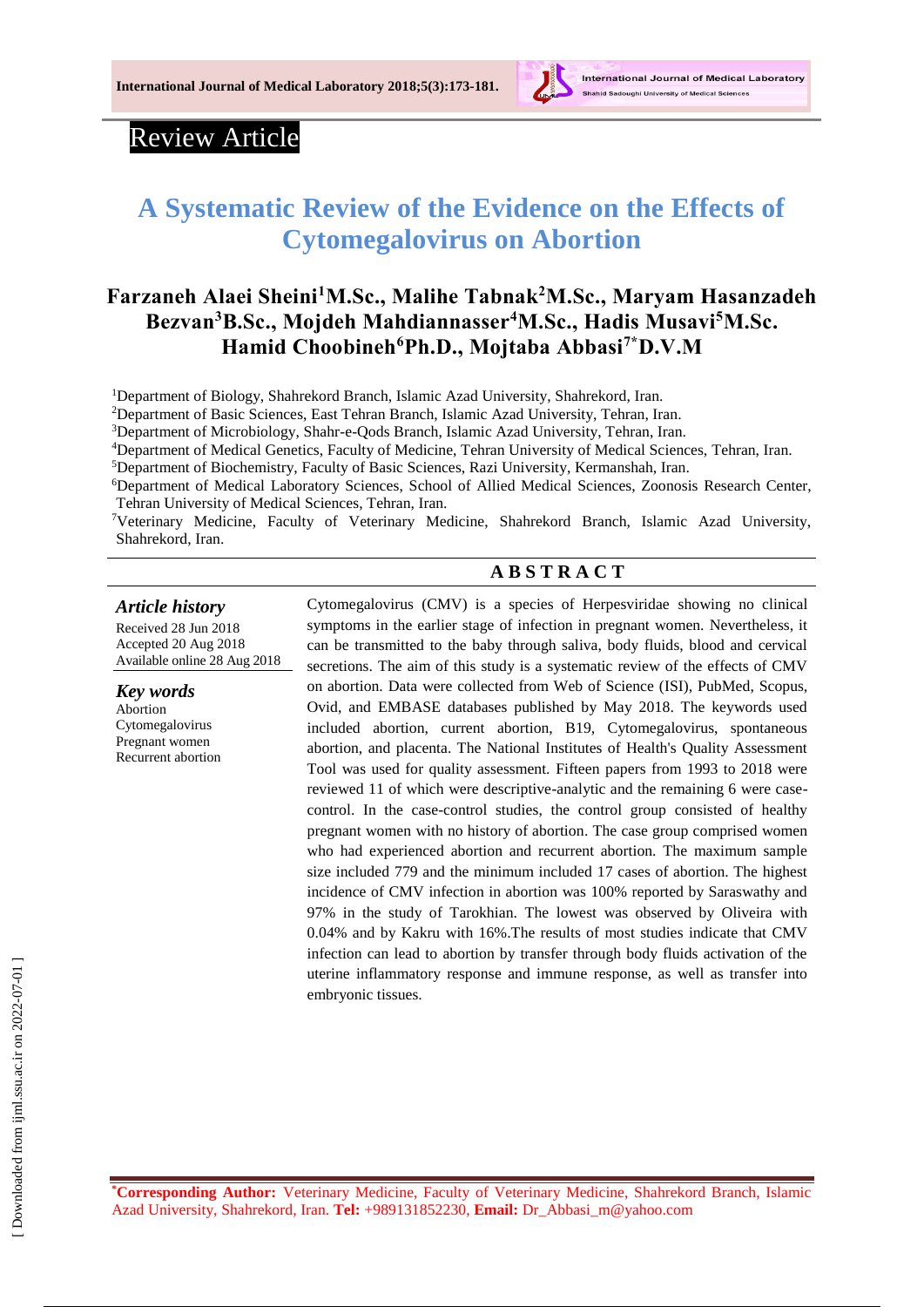# **Introduction**

Cytomegalovirus (CMV) is a species of the Herpesviridae family [1-3]. The virus is found all over the world. However, it is more prevalent in the developing countries and people of lower socioeconomic status [4, 5]. The overall incidence of CMV is reported to be 40-80% [1, 6-8]. Clinical symptoms are not commonly seen in CMV-infected individuals while they can transmit the virus through saliva, body fluids, blood, cervical secretions, sperm, and urine. The virus can also be transmitted through sexual intercourse, blood transfusion, organ transplant, and breastfeeding thus being life-threatening for the people and infants with a weakened immune system [9-11].

According to various studies, primary CMV infection has been reported in 0.15% - 2.0% of pregnancies which may transfer infections to the fetus in 40% of cases. In such conditions, 10% of the cases are symptomatic and 10-15% are asymptomatic newborns. In addition, some of them show growth disorders over time. It has also been reported that 40000 children yearly in the United States suffer from congenital CMV, resulting in the death of 400 children and permanent disabilities such as deafness, blindness, and mental retardation in 8000 cases. CMV contamination may occur at any time during pregnancy. However, the probability of infection in the first trimester is higher than in the third trimester. Some studies have reported that CMV can lead to abortion [1, 12, 13].

In pregnant mothers, CMV is largely asymptomatic and therefore difficult to diagnose. Symptoms are usually non-specific and may be similar to that of the flu. Other symptoms such as fever, cervical lymphadenopathy, sore throat, fatigue, and muscle soreness may be observed as well. Laboratory findings include lymphocytosis and increased levels of liver enzymes [14, 15]. Laboratory diagnosis is more likely to be seen in women with primary infection than women with chronic infections [16, 17].

Whether primary infection or recurrent infections in the mother can lead to abortions is controversial and its mechanisms are unknown. In some studies, CMV antigen has been reported in abortion leftovers. However, the role of CMV in recurrent pregnancy loss (RPL) is unknown [9, 18]. RPL is defined as two or more consecutive abortions and is one of the most disappointing and difficult approaches in the treatment of infertility. Studies related to RPL and CMV have reported controversial results as some studies have identified an increase of antibody in recurrent abortions while others have demonstrated a decrease in its level [1, 9, 19, 20]. Despite its importance, few studies have been conducted in this regard. Considering the contradictory outcomes, the present study presents a systematic review based on the evidence of CMV effects on abortion.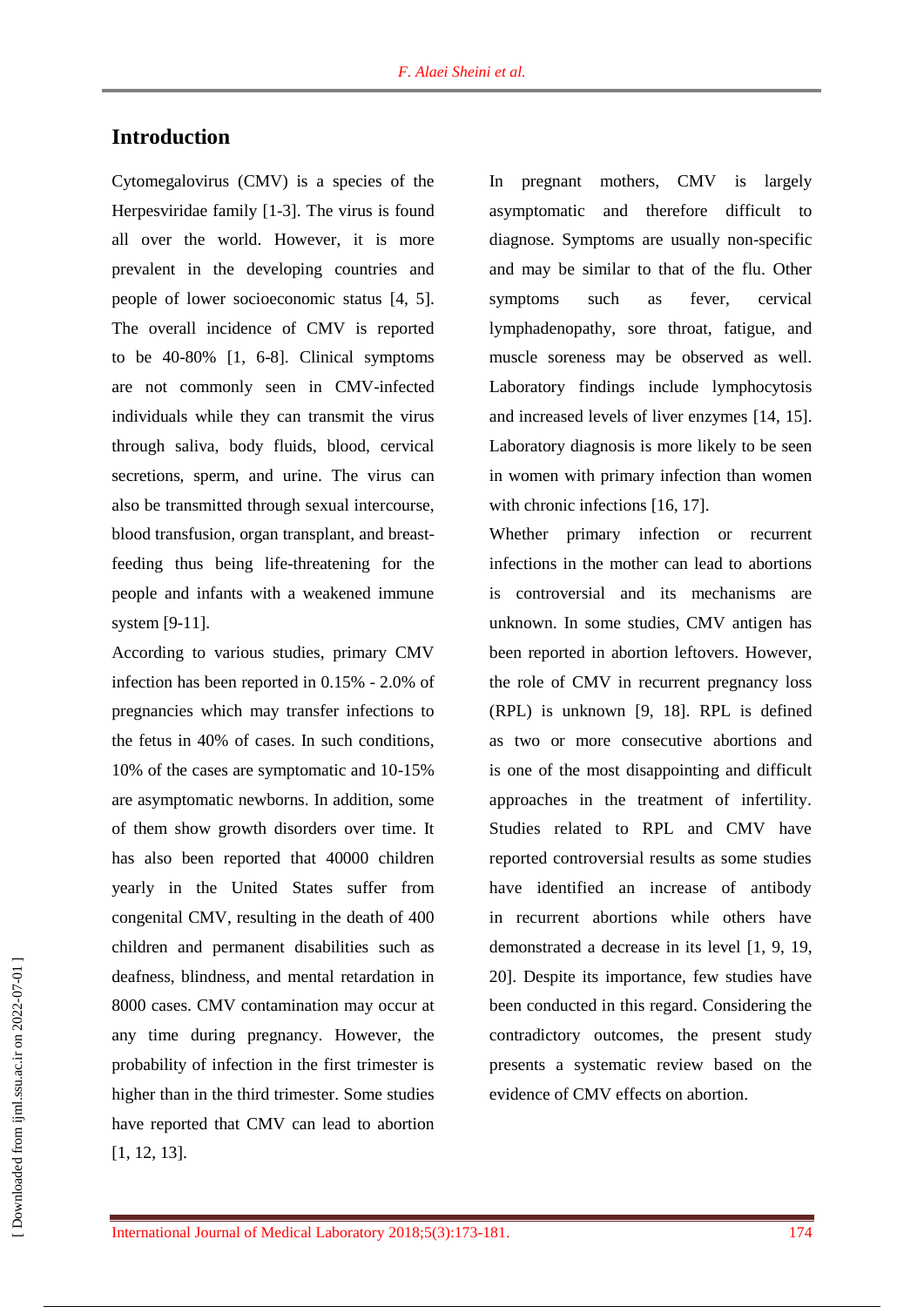# **Materials and Methods**

This cross-sectional study was carried out on the basis of PRISMA protocol [21].

### **Data Source**

Findings of this research were based on the studies carried out on the effects of CMV on abortion written in English regardless of the publication time. In order to collect data, keywords including abortion, recurrent abortion, B19, Cytomegalovirus, spontaneous abortion, and placenta were looked up using databases such as Web of Science (ISI), PubMed, Scopus, Ovid, and EMBASE databases. To gain access to the maximum of useful information, both electronic and manual searching was performed to obtain papers published by May 2018.

### **Inclusion criteria**

Women with a history of abortion and RPL; abortion prior to 22 weeks of gestation; reports of IgG in abortion leftovers

## **Exclusion criteria**

No reports of IgG in abortion leftovers; reports on IgG against herpes virus, HIV, etc; nonspecified sample size

#### **Quality Tests**

At this stage, all the articles were independently reviewed and evaluated by two authors. The National Institutes of Health's Quality Assessment Tool for Observational Cohort and Cross-Sectional Studies was employed for quality assessment of descriptive-analytic studies, and the National Institutes of Health Quality Assessment Tool for Case-Control Studies was applied for quality assessment of case-control studies [\(https://www.nhlbi.nih.gov/](https://www.nhlbi.nih.gov/)

health-topics/study-quality-assessment-tools).

#### **Excavating information**

The information was extracted by two authors and, in the case of any contradiction, the problem was resolved with the help of the third author. At this stage, the authors reviewed first the abstract and then the full-text articles. Subsequently, the information was collected in the form of a checklist containing the name of the author, the year, the sample size, the place where the research was carried out, the level of IgG in IgG-positive cases, the type of the test, and the side effects.

# **Results**

Initially, 1135 articles were identified and then according to the inclusion and exclusion criteria, repetitive and non-related articles were eliminated and finally a total of 15 papers published from 1993 to 2018 were reviewed including 11 descriptive-analytic and 6 casecontrol studies (Fig. 1). In the case-control studies, the control groups comprised healthy pregnant women with no history of abortion. The case groups comprised samples of abortion and RPL. Quality assessment of studies has shown that most of the case-control studies are in a low risk of bias. However, analysis status of cases at the beginning was not mentioned in any of the studies. Moreover, in most studies, it was neither clear whether the researcher was blind to the case and control samples, nor was it defined if sample distribution was random (Table 1). Additionally, quality assessment of the descriptive-analytic studies revealed that most of them were moderately biased. Most studies did not mention whether samples were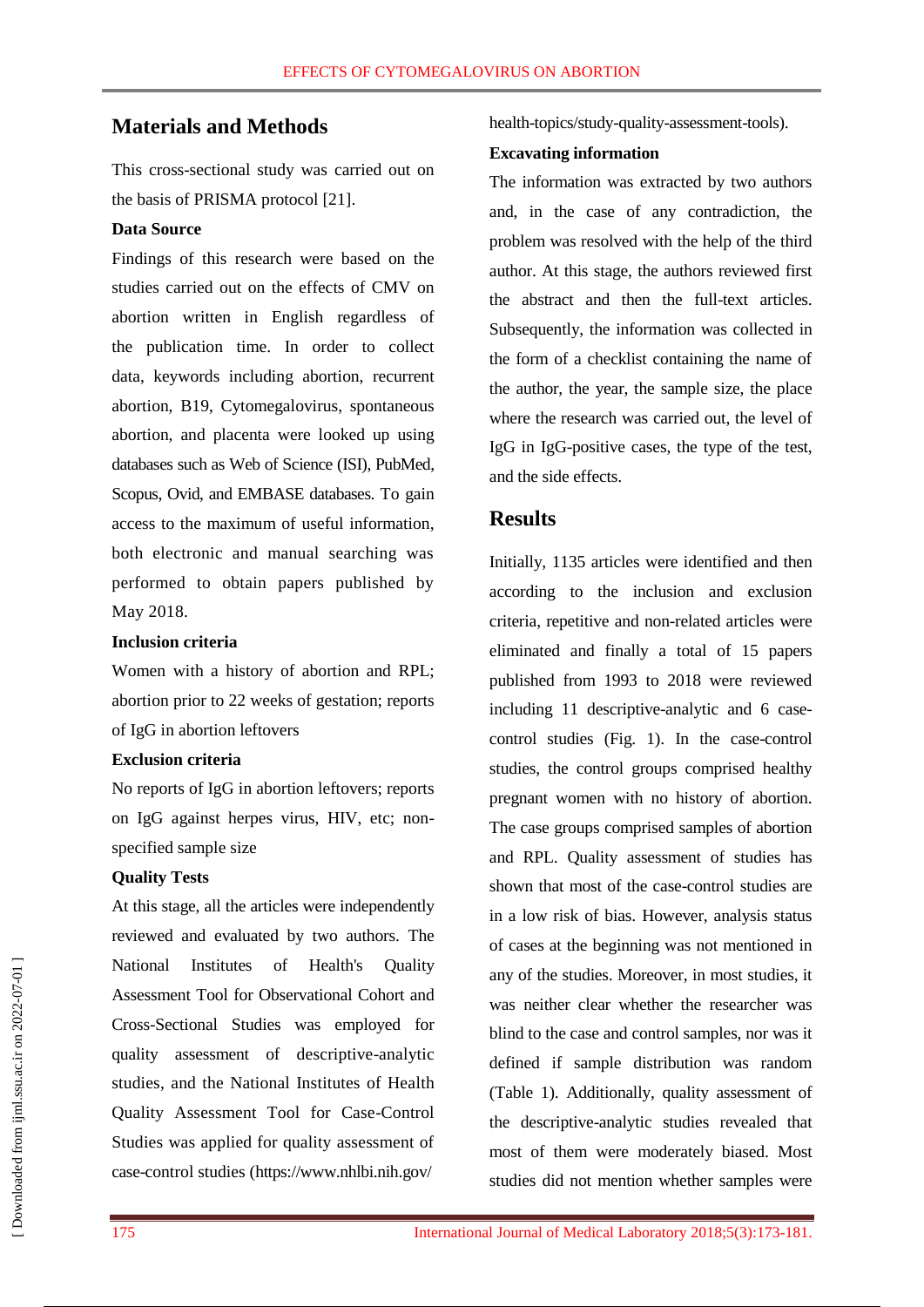collected from the same population nor were the inclusion and exclusion criteria described. In addition, sample analysis was either unspecified or not carried out at the beginning of the study. The number of the replicates was not specified as well (Table 2).



**Fig. 1**. Trend of screening and choosing articles based on PRISMA guidelines

| <b>Cross-sectional</b> | Q1           | $\mathbf{O}2$ | $\overline{\text{O}}$ | Q4                      | <b>O5</b>    | $\bf{O6}$      | Q7                      | Q8           | $\mathbf{Q}$ | Q10      | Q11          | Q12      | Q13          | Q14          |
|------------------------|--------------|---------------|-----------------------|-------------------------|--------------|----------------|-------------------------|--------------|--------------|----------|--------------|----------|--------------|--------------|
| Gao et al. [22]        | $\checkmark$ | $\checkmark$  | $\checkmark$          | $\times$                | ✓            | $\gamma$       | ✓                       | $\times$     | $\checkmark$ | $\gamma$ | $\checkmark$ | $\times$ | $\checkmark$ | $\checkmark$ |
| Bagheri et al. [1]     | ✓            | $\times$      | $\times$              | $\times$                | $\times$     | $\overline{?}$ | $\times$                | ✓            | $\checkmark$ | $\gamma$ | $\checkmark$ | $\times$ | $\checkmark$ | $\checkmark$ |
| Cook et al. $[19]$     | $\checkmark$ | $\checkmark$  | $\times$              | $\times$                | $\times$     | $\overline{?}$ | $\overline{\mathsf{x}}$ | ✓            | $\checkmark$ | $\gamma$ | $\checkmark$ | $\times$ | $\checkmark$ | $\checkmark$ |
| Sifakisa et al. [12]   | ✓            | $\checkmark$  | $\checkmark$          | $\overline{\mathsf{x}}$ | $\checkmark$ | $\gamma$       | $\checkmark$            | $\checkmark$ | $\checkmark$ | $\gamma$ | $\checkmark$ | $\times$ | $\checkmark$ | $\checkmark$ |
| Kakru et al. [6]       | $\checkmark$ | $\checkmark$  | $\checkmark$          | $\times$                | $\checkmark$ | $\gamma$       | ✓                       | $\checkmark$ | $\checkmark$ | $\gamma$ | $\checkmark$ | $\times$ | $\checkmark$ | $\times$     |
| Zhou et al. $[26]$     | ✓            | $\checkmark$  | $\checkmark$          | $\times$                | $\checkmark$ | $\gamma$       | ✓                       | $\times$     | ✓            | $\gamma$ | $\checkmark$ | $\times$ | $\checkmark$ | $\checkmark$ |
| Oliveira et al. [28]   | $\checkmark$ | $\checkmark$  | $\checkmark$          | $\checkmark$            | $\checkmark$ | $\gamma$       | $\checkmark$            | $\times$     | $\checkmark$ | $\gamma$ | $\checkmark$ | $\times$ | $\checkmark$ | $\checkmark$ |
| Saraswathy et al. [29] | ✓            | $\checkmark$  | $\times$              | ✓                       | $\times$     | $\gamma$       | $\times$                | ✓            | $\checkmark$ | $\gamma$ | $\checkmark$ | $\times$ | $\checkmark$ | $\checkmark$ |
| Cheshik et al. [30]    | $\checkmark$ | $\checkmark$  | $\checkmark$          | $\times$                | $\checkmark$ | $\gamma$       | $\checkmark$            | $\checkmark$ | $\checkmark$ | $\gamma$ | $\checkmark$ | $\times$ | $\checkmark$ | $\gamma$     |

**Table 1.** Quality of studies using NIH's quality assessment for cohort and cross-sectional studies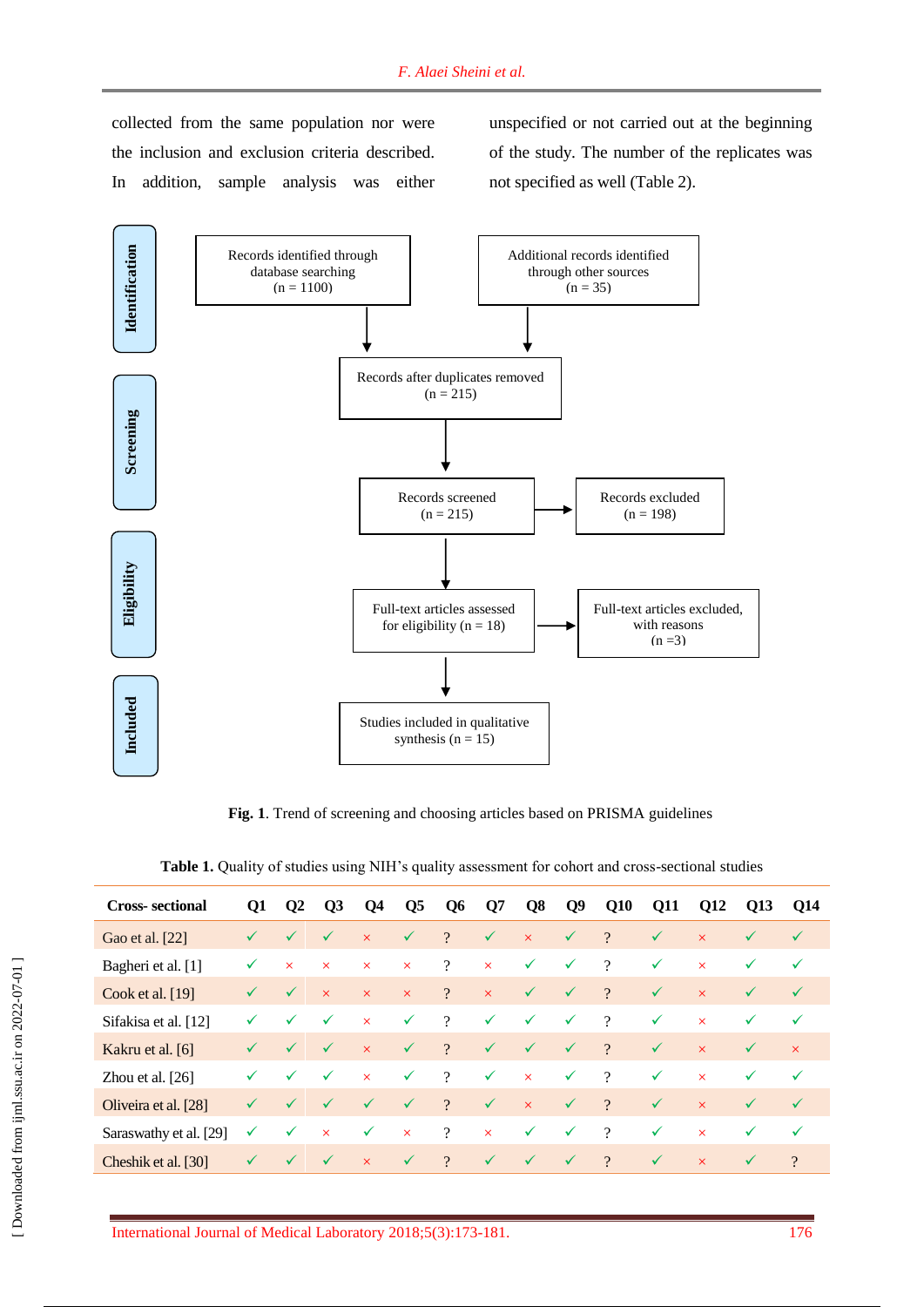| <b>Case control study</b> | Q1           | $\mathbf{Q}$ | Q3           | Q4           | Q5           | Q <sub>6</sub> | Q7       | Q8           | $\mathbf{Q}9$ | <b>O10</b>   | <b>O11</b> | <b>O12</b>   |  |
|---------------------------|--------------|--------------|--------------|--------------|--------------|----------------|----------|--------------|---------------|--------------|------------|--------------|--|
| Tarokhian et al. [31]     | $\checkmark$ | $\checkmark$ | $\checkmark$ | $\checkmark$ | $\checkmark$ | $\checkmark$   | $\gamma$ | $\checkmark$ | $\times$      | $\checkmark$ | $\gamma$   | $\checkmark$ |  |
| Sherkat et al. [9]        |              | $\checkmark$ | $\checkmark$ | $\checkmark$ | $\checkmark$ | $\checkmark$   | $\times$ | $\checkmark$ | $\times$      | $\checkmark$ | $\gamma$   | $\checkmark$ |  |
| Al-Saeed et al. [10]      |              | $\checkmark$ | $\checkmark$ | $\checkmark$ | $\checkmark$ | $\sqrt{}$      |          | $\checkmark$ | $\mathsf{x}$  | $\checkmark$ | $\gamma$   | $\checkmark$ |  |
| Spano et al. [24]         |              | $\checkmark$ | $\checkmark$ | $\checkmark$ | ✓            | $\checkmark$   | $\gamma$ | $\checkmark$ | $\times$      | $\checkmark$ | $\gamma$   | $\checkmark$ |  |
| Fatima et al. [25]        |              | $\checkmark$ | $\checkmark$ | $\checkmark$ | $\checkmark$ | $\checkmark$   | $\gamma$ | $\checkmark$ | $\times$      | $\checkmark$ | $\gamma$   | $\checkmark$ |  |
| Rasti et al. [27]         |              | $\checkmark$ | $\checkmark$ | $\checkmark$ | $\checkmark$ | $\checkmark$   | $\gamma$ | $\checkmark$ | $\times$      | $\checkmark$ | $\gamma$   | $\checkmark$ |  |

**Table 2.** Quality of studies using NIH's quality assessment for Case-Control studies

#### **Table 3.** General information of included studies

| Year | <b>Abortion</b> | $CMV-Ig+$ | <b>Place</b>  | Type of study         | <b>Method</b>  | <b>Reference</b> |
|------|-----------------|-----------|---------------|-----------------------|----------------|------------------|
| 2018 | 100             | 95%       | Chinese       | Descriptive study     | <b>PCR</b>     | $[22]$           |
| 2013 | 44              | 97.73%    | Iran          | Case control study    | <b>ELISA</b>   | $[23]$           |
| 2012 | $\blacksquare$  | 72.1%     | Iran          | Descriptive study     | <b>ELISA</b>   | $[1]$            |
| 2014 | 43              | 90.6%     | Iran          | Case-control          | <b>ELISA</b>   | $[9]$            |
| 1993 | 21              | 85.71%    | <b>USA</b>    | Descriptive study     | <b>DNA CMV</b> | $[19]$           |
| 1998 | 102             | 86.27%    | Island        | Descriptive study     | <b>PCR</b>     | $[12]$           |
| 2004 | 779             | 16.5%     | India         | Descriptive study     | <b>ELISA</b>   | [6]              |
| 2008 | 44              | 79.54%    | Iraq          | Case control study    | <b>ELISA</b>   | $[10]$           |
| 2002 | 95              | 97.3%     | <b>Brazil</b> | A Case control study  | <b>PCR</b>     | $[24]$           |
| 2017 | 122             | 44.26%    | India         | Case-control          | <b>PCR</b>     | $[25]$           |
| 2015 | 290             | 79.31     | <b>USA</b>    | Descriptive study     | <b>PCR</b>     | [26]             |
| 2016 | 81              | 24.69%    | Iran          | Case control study    | <b>ELISA</b>   | $[27]$           |
| 2017 | 70              | 0.04      | <b>Brazil</b> | Cross-sectional study | <b>ELISA</b>   | $[28]$           |
| 2011 | 17              | 100%      | Malaysia      | cross-sectional study | <b>ELISA</b>   | $[29]$           |
| 2016 | 116             | 94%       | Russian       | descriptive study     | <b>ELISA</b>   | [30]             |

PCR= Polymerase chain reaction ; ELISA= Enzyme-linked immunosorbent assay

In the present study, abortion leftovers were considered as the sample size. The largest sample size was 779 and the smallest included 17 cases of abortion. In one study, the sample size was not indicated. Serological testing was performed in 9 Enzyme-linked immunosorbent assay (ELISA) and 6 Polymerase chain reaction (PCR) studies. The higher number of studies had been carried out in Iran with 4 papers. India, the United States, and Brazil each had two studies, and Russia, Malaysia, Iceland, Iraq, and China each reported one study. Three studies had looked up the side effects of CMV infection (Table 3). The highest incidence of CMV infection in abortion was 100% reported by Saraswathy and 97.73% reported by Tarokhian. The lowest incidence was 0.04% and 16% observed by Oliveira and Kakru, respectively (Fig. 2).

CMV antibody was positive in 95% of abortion cases. Totally, 97.73% of abortion cases were IgG-positive. There was a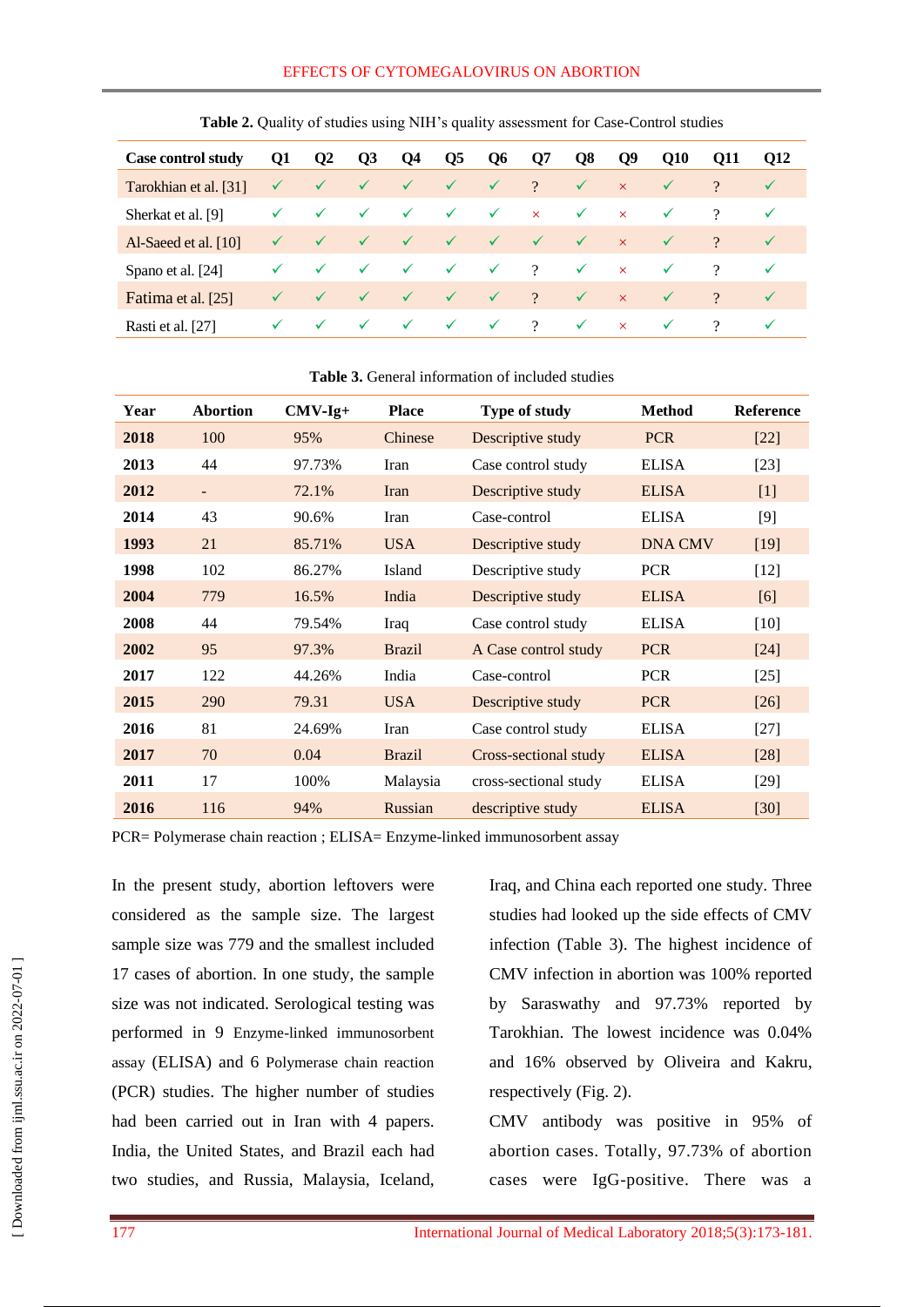significant correlation between cases with a history of abortion and those indicated as IgG-positive (OR=2.72). IgG titers were significantly higher in the case group compared to the controls as 90.6% of cases were affected with CMV. CMV DNA was found in 18 out of 21 cases, indicating the association between CMV infection and recurrent abortion. On the whole, 88 out of 102 abortions were affected with CMV, 117 out of 779 cases were affected with CMV, and 35 out of 44 were affected with CMV. There was a significant correlation between abortion

and CMV; 54 out of 122 abortions were affected with CMV. Moreover, 230 out of 290 cases with spontaneous abortion were affected with CMV; 20 out of 81 women with spontaneous abortion who were affected with CMV had an odds ratio (OR) of only 0.86 and there was no significant correlation  $(p=0.6)$ . Out of 70 leftovers examined, only three demonstrated influence of CMV and the correlation was significant.

On the whole, 109 women with spontaneous abortion were affected with CMV and showed a significant correlation.



**Fig. 2:** Incidence of CMV in aborted cases of the studies

# **Discussion**

The present study was a systematic review of the evidence on the effect of CMV infection on abortion. In this study, the term "abortion" is defined as the termination of pregnancy prior to 22 weeks of gestation and RPL is defined as two or more consecutive spontaneous pregnancy losses prior to 22 weeks of gestation. Infections during pregnancy can lead to premature rupture of the membranes, preterm labor, and spontaneous abortion in the first trimester, intrauterine growth restriction, low birth weight, and intrauterine fetal death, as well as irreversible neonatal complications [31]. The production of toxic metabolites, fetal infections, chronic endometrial infections, and chorioamnionitis is among the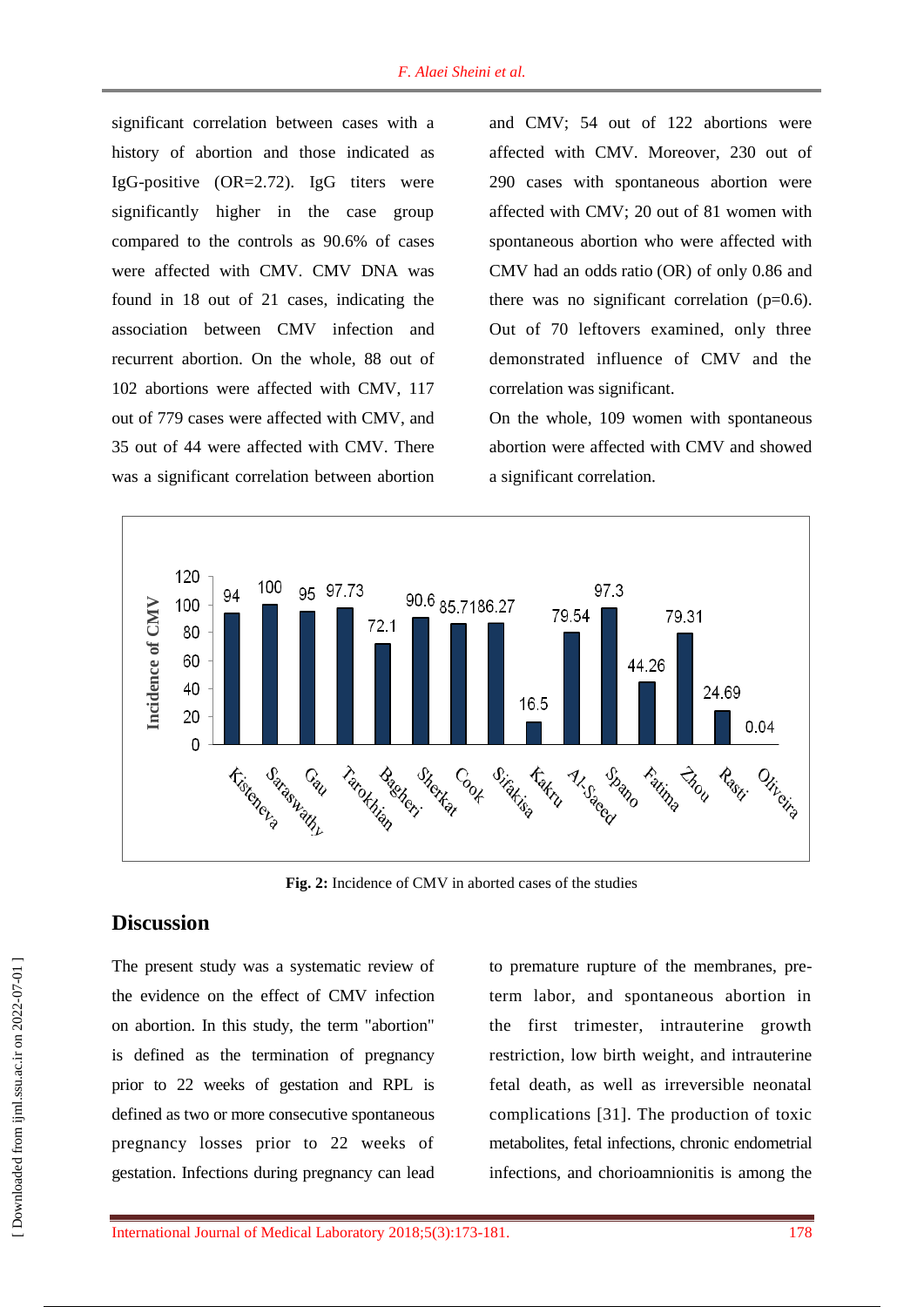possible mechanisms for abortion due to maternal infection [32]. In the present study, 15 papers were reviewed published from 1993 to 2018. The largest incidence of CMV infection was reported by Saraswathy in 2011. In the study, the sample size included 17 cases of abortion, all reported to be CMV-infected and IgG-positive by ELISA [29]. The small sample size seems to bring about serious bias to the results thus the results does not seem to be reliable. In studies of Gao, Tarokhian, Sherkat, Sifakis, Spano et al., 97.7%, 97.3%, 95%, 94% and 90.4% of CMV cases were IgG-positive in abortion cases [9, 22, 24, 30]. In these studies, CMV was clearly evident in abortion samples. Due to the fact that CMV infection exists in body fluids, it can be transfused through the blood to the trophoblast cells, and also affect the amniotic fluid and involve the uterus and pregnancy products. Endotoxins can stimulate amniotic cells to secrete cytokines that enter the amniotic fluid to give rise to immune responses. In case the infection is chronic, the endometrium of the womb results in chronic endometrium through an inflammatory response which is a strong cause of abortion. Immunocompromised women are more susceptible to CMV infection and since the immune system is weakened in the first trimester of pregnancy to facilitate the implantation of the fetus, the probability of transferring CMV to the fetus will increase [9, 23, 32]. CMV DNA testing is another method with remarkable sensitivity. In a study by Cook, CMV DNA was found in the tissue leftover, indicating the transfer of CMV to gestational products [19]. The results of this study can be considered as strong evidence of the presence of CMV in the leftovers of abortion. The study by Al-Saeed *et al.* indicated that levels of CMV antibodies in abortion leftovers are higher than those in controls. This study reported 79.54% of IgG against CMV in abortive cases [10]. The results of these studies depend on the pregnancy grade as well since naturallyacquired immunity during pregnancy reduces the risk of congenital CMV infections in subsequent pregnancies by 70%. However, maternal immunity does not prevent recurrences and maternal antibodies fail to prevent the onset of fetal infections [32]. Therefore, based on current evidence, 11 studies have shown a strong association between abortion and CMV so that the level of IgG against CMV is higher than 79% in all the samples studied. In spite of this, contradicting results have appeared in some investigations. CMV is a virus that has not been clearly proved to be related with abortion and this part of the story remains to be controversial. The study of Fatima et al. in India on 122 abortion cases using PCR demonstrated IgG-positive state of CMV (44.26%) [25]. However, the results differed significantly from those of other studies. In the study of Rasti et al. on 81 abortion cases, 24.69% of cases were IgGpositive [27]. However, the study of Kakru et al. with the highest sample size (n=779) reported CMV IgG in 16.5% of the samples [6]. It should be noted that the prevalence of CMV varies among different geographical regions. It has also been observed that in societies with low socioeconomic status, the incidence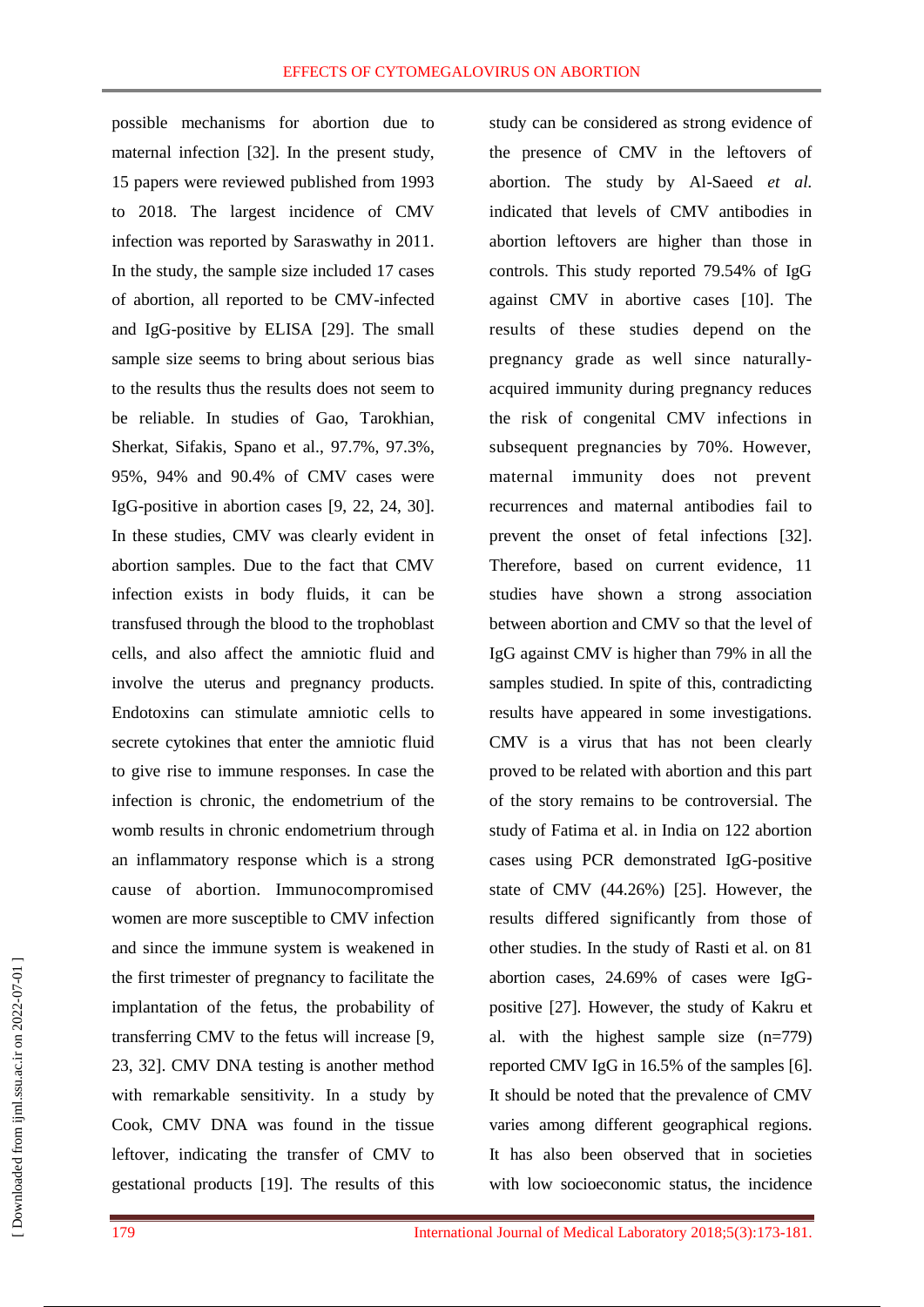of infections, as well as CMV infection is more prevalent, while in societies of high socioeconomic status, the rate of infection is lower. It seems that the prevalence of CMV infection is low in some countries due to increased primary health care. Additionally, a small sample size or laboratory method is effective in revealing such results. Two studies in India have shown a weak link between abortion and CMV [6, 25]. Another cause of this disparity is the low prevalence of CMV infection in that region. The study of Oliveira et al. with a sample size of 70 reported CMV IgG in only 0.04% of positive samples, which is not consistent with the results of other studies [28]. As mentioned above, the difference in the results of studies can be due to the difference in sample size as well as the experimental method. Distribution of the patients' age may be another reason for contradictions in the results; CMV is more prevalent in younger women. Religious beliefs and high-risk behaviors are also effective in the spread of the infection so that the more there is high-risk sexual behaviors in a

#### **References**

- [1]. Bagheri L, Mokhtarian H, Sarshar N, Ghahramani M. Seroepidemiology of cytomegalovirus infection during pregnancy in Gonabad, east of Iran: a cross-sectional study. J Res Health Sc. 2012; 12(1): 38-44.
- [2]. Choobineh H, Alizadeh S, Yazdi MS, Vaezzadeh F, Dargahi H, Pourfatholah A. Serological Evaluation of major beta thalassemia patients below15 for cytomegalovirus infection in Iran. Res J Biologic Sci. 2009; 2: 584-89.
- [3]. Choobineh H, Alizadeh S, Sharifi yazdi M, Vaezzadeh F, Dargahi H, Pourfatolah A. The effect of repeated transfusions on active cytomegalovirus infection, in the presence of IgM, in patients with thalassemia major in Iran. Payavard Salamat. 2007; 1(1): 8-16.

society, the greater will be the prevalence of CMV.

# **Conclusions**

The results of most studies indicate that CMV infection can lead to abortion by transmission through body fluids, activation of the inflammatory responses of the uterus and the immune response, and transmission to fetal tissues. Therefore, analysis and prevention are recommended for all women at the reproductive age. It is also suggested that countries with low socioeconomic and health status, as well as those with greater rate of highrisk sexual behaviors consider CMV check-up in the country protocol for women prior to their gestational age.

#### **Conflict of Interest**

We have no conflict of interest to declare.

## **Acknowledgements**

Thanks to Dr. Mehdi Norouzi and Dr. Babak Shahbaz for their constructive comments and help with preparing the manuscript and formatting the whole article.

- [4]. Marin LJ, Santos de Carvalho Cardoso E, Bispo Sousa SM, Debortoli de Carvalho L, Marques Filho MF, Raiol MR, et al. Prevalence and clinical aspects of CMV congenital infection in a lowincome population. Virol J. 2016; 13(1): 148.
- [5]. Lanzieri TM, Dollard SC, Bialek SR, Grosse SD. Systematic review of the birth prevalence of congenital cytomegalovirus infection in developing countries. Int J Infect Dis. 2014; 22: 44-8.
- [6]. Kakru M, Shaheen R, Nazir A. Seroprevalence of cytomegalovirus (CMV) in Kashmir valley-a preliminary study. JK Pract. 2004; 11(4): 261-62.
- [7]. Staras SAS, Dollard SC, Radford KW, Flanders WD, Pass RF, Cannon MJ. Seroprevalence of cytomegalovirus infection in the United States, 1988-1994. Clin Infect Dis. 2006; 43(9): 1143-151.